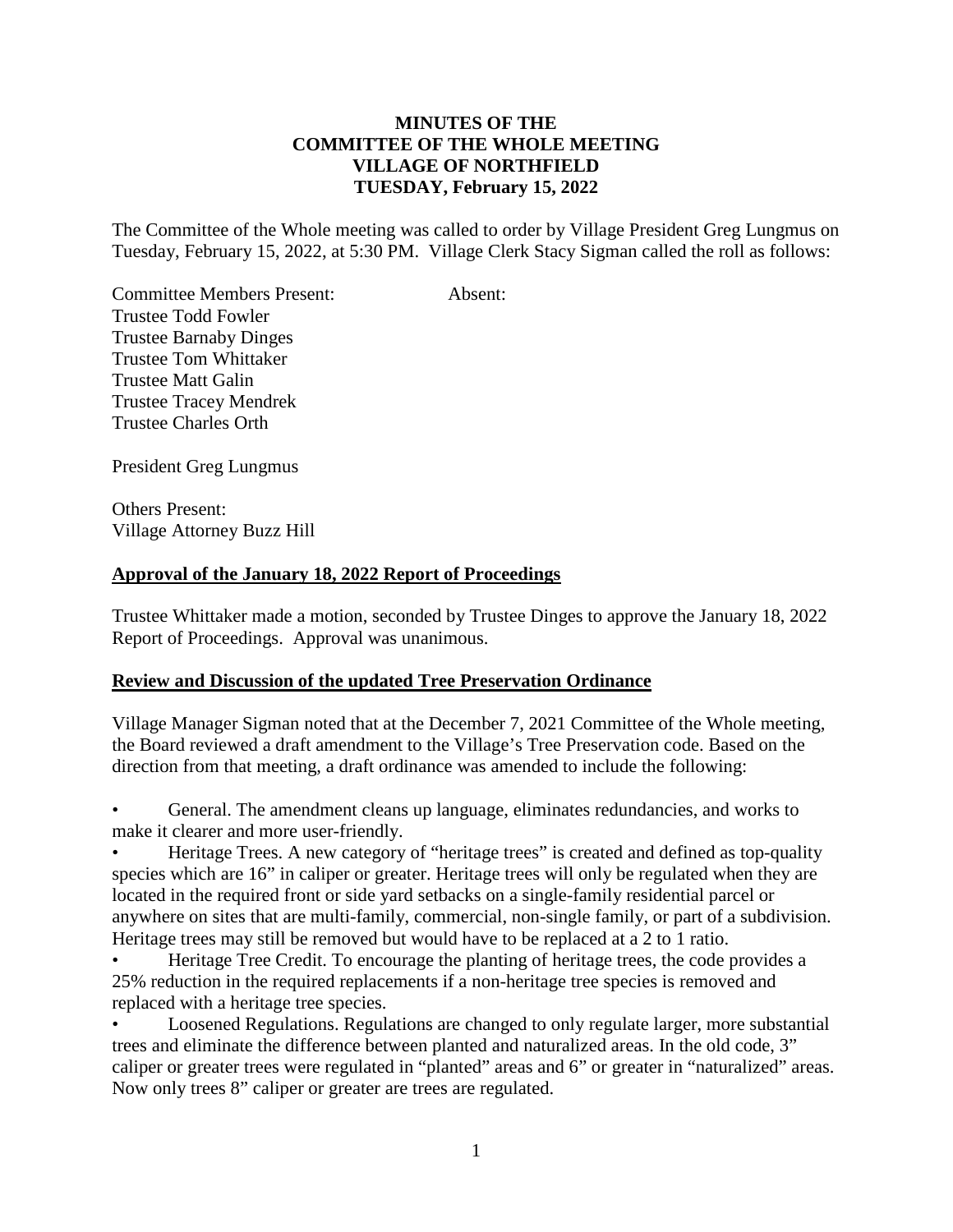• Public Trees. The amendment cleans up the language regarding trees on public parkways to clarify that these do not get replaced by the applicant, but are instead just subject to a fee if approved for removal.

Trustee Galin requested some minor revisions to the tree preservation code. He recommended that within the Code, 10-15 Tree Permit Process, Proposed B1 be modified to clarify that a tree inventory plan is not necessary if only tree removals are being done on a site. Under the replacement plan in 10-15-D.1, he suggested adding "in caliper"; Protected trees that have been approved for removal shall be replaced with one inch (1'') "in caliper" of new tree for every one inch (1'') "in caliper" of tree to be removed…

The Board was comfortable with the revised Tree Preservation Ordinance. A final draft will be sent to the Architectural Commission to review at their April meeting and hold a public meeting on the proposed changes. They will then make a recommendation to the Village Board as to what they believe should be incorporated into the final code amendment. The Architectural Commission is the entity charged with administering this code section and hearing any appeals.

# **Review and Discussion on FY 2022/23 Special Board Project Requests**

Village Manager Sigman reported that as part of the annual budget preparation, Board members are asked if they have any special projects or initiatives they would like to see included. In the past, these were not incorporated in the initial draft budget but rather were discussed as part of the Budget Workshop and added in later. President Lungmus added the project requests to the agenda to provide time for more detailed consideration and to have those selected included in the draft budget that will be reviewed at the Budget Workshop.

A PowerPoint presentation was provided to give an overview of each project, a summary of the estimated costs, and possible funding sources.

The projected budget for FY2021/22 estimates a \$475,000 surplus and a \$7,030,000 reserve balance. The projected budget for FY 2022/23 estimates a \$70,000 surplus and a \$7,110,000 reserve balance. The reserve balances are equal to approximately 7.1 months of operating expenses. The proposed special Board projects are NOT included in any budget estimates and would need to be funded from reserves.

**Council Chamber Renovation Overview -** President Lungmus recommended a renovation of the Council Chambers to improve the visibility of presentations, provide space and plug-ins for IPads and screens, eliminate trip hazards, provide acoustic adjustments, apply fresh paint, and replace the carpet and furniture. The Village has been contemplating this work for about 8-10 years. Other parts of the Village Hall have been freshened but Council Chambers and its furnishings are over 30 years old. Some level of work is necessary for general safety and maintenance. The estimated cost would be \$150,000-\$250,000, depending on the project approach and finishes. Funding for the project would need to come from reserves.

**Flashing Pedestrian Crossing –** Trustees Whittaker and Fowler suggested a flashing pedestrian crossing be installed at the mid-block crossing on Winnetka Avenue and Lagoon. This was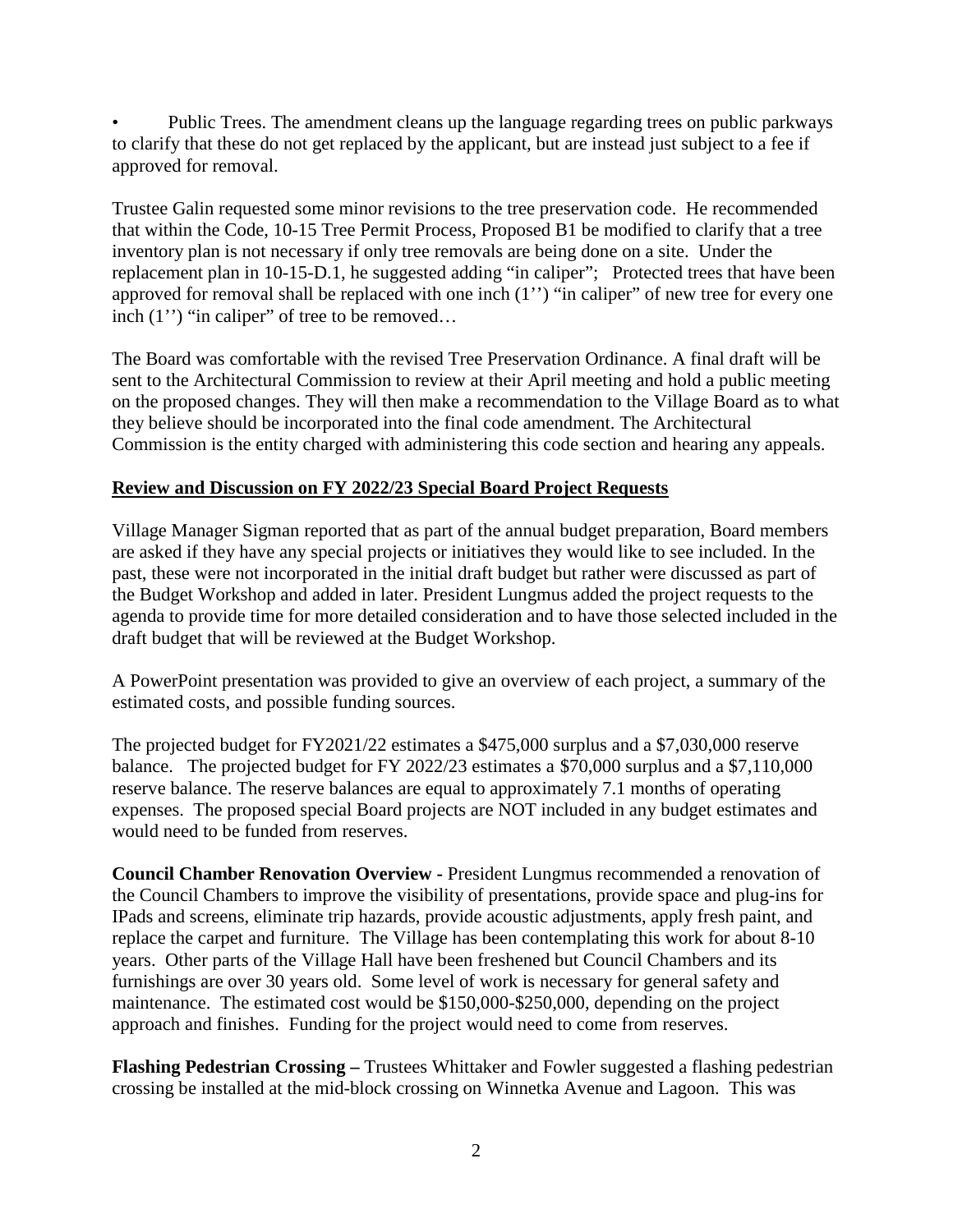originally suggested as a possible Safe Routes to School grant idea, but due to the Phase I and II requirements, a project of this size was determined to be unfeasible. This is a project that some parents at Avoca School have desired. The estimated cost would be \$40,000. Funding would come from reserves and/or a grant (Invest in Cook). If the Village received a grant, it would be a 50/50 split.

**Business Support Program -** Trustees Orth and Dinges have suggested the \$30,000 Business Support Program from last year be continued. In FY2021/22 a total of \$12,137 has been spent - \$11,409 on the Shop Local Facebook campaign and \$728 on banners. No specific projects for FY2022/23 have been identified. This would be a \$30,000 appropriation with the funding coming from reserves.

**Chamber of Commerce** - The Winnetka, Northfield, Glencoe Chamber requested extra funding to address shortfalls in their staffing and business model. They asked for \$30,000 from Winnetka and \$10,000 each from Northfield and Glencoe. The Chamber indicated that this is an annual need on top of regular membership dues/event support. The funds will support current programs and no new initiatives are contemplated. Winnetka elected not to provide additional funding and will continue their normal Chamber support. Glencoe allocated \$10,000 but only plans to disperse funds to support Glencoe-specific programs. This would be a \$10,000 annual appropriation and the funding would come from reserves.

**Dangerous Animal Program** - In FY2021/22, Trustee Whittaker requested and the Board approved \$10,000 in the Police Department budget to cull dangerous animals. To date, none of that money has been expended. This would be a \$10,000 annual supplement and the funding would come from reserves.

**50/50 Parkway Tree Program** - In FY2021/22, President Lungmus suggested that the normal \$5,000 allocation/cap for the 50/50 parkway tree program be eliminated. The Board approved this approach but it was not reflected in the numbers because the number of requests was unknown. This year, the Village's share was \$2,064 and in most years, the requests have not exceeded the allocation. **This would continue with no allocation cap and any funding would come from reserves.**

**Village Center Sign Design** - Trustee Dinges has requested that \$10,000 be allocated for the development of a Village Center gateway and way-finding signage packets. The funding would be for design only. The actual signs would be based on field conditions, existing gateway signs, branding plan, comprehensive plan, and State and County right of way restrictions. Funding for the actual signage could then be considered next fiscal year or in conjunction with the Happ Road improvements. This would be a \$10,000 appropriation and the funding would need to come from reserves. Signage funding may be eligible from an Illinois Transportation Enhancement Program grant.

**Northfield Park District Special Events** - Trustee Dinges requested the Northfield Park District be consulted to determine what financial support they need to sustain and/or expand their special events (i.e. Music and Market, 4th of July, Holiday Tree Lighting, and Ribfest). They indicated they are struggling to support the existing events and could not expand without additional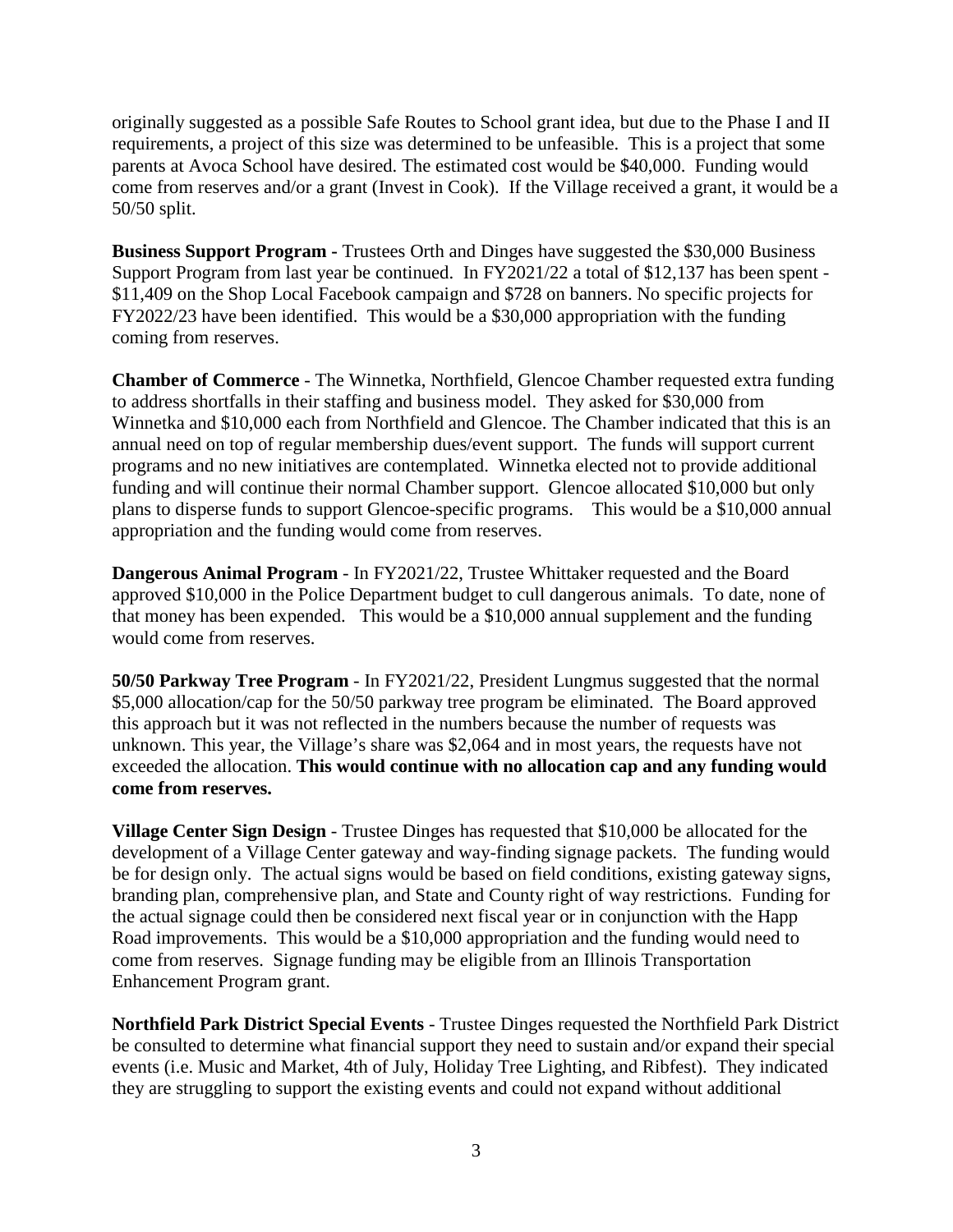full-time staff. To continue to support the current programs, they have suggested the Village consider a \$20,000-\$25,000 appropriation. In past years, we have provided \$12,000-\$15,000 including \$10,000 for Music & Market, as well as sponsorships as requested. This would be a \$20,000-\$25,000 annual supplement which is an approximate \$8,000-\$10,000 increase and funding would come from reserves.

**Web Page Update** - Trustee Galin recommended that the Village's website be refreshed to make it better and easier to use. The Village did a whole new website in 2016 and has not done any substantive updates since. The Board could opt for a completely new web page if there are major issues or a web page refresh if there are more minor updates. Either is covered by our hosting contract and the only cost differential is the amount of staff time required. There would be no out-of-pocket costs, but just staff time. A new web page will take approximately a full year to complete, while a refresh would likely take a few months.

Due to timing, President Lungmus requested to reconvene the COW meeting at the conclusion of the Village Board meeting to complete the discussion on the FY 2022/23 Special Board Requests.

Trustee Orth made a motion, seconded by Trustee Whittaker to adjourn the meeting.

|  | AYES: Fowler | NAYS:0 | ABSTAIN: 0 | <b>ABSENT:</b> |
|--|--------------|--------|------------|----------------|
|  | Dinges       |        |            |                |
|  | Whittaker    |        |            |                |
|  | Galin        |        |            |                |
|  | Mendrek      |        |            |                |
|  | Orth         |        |            |                |

The meeting adjourned at 6:55 PM.

Trustee Galin made a motion, seconded by Trustee Fowler to reconvene the February 15, 2022 Committee of the Whole meeting.

|  | AYES: Fowler | NAYS:0 | ABSTAIN: 0 | ABSENT: |
|--|--------------|--------|------------|---------|
|  | Dinges       |        |            |         |
|  | Whittaker    |        |            |         |
|  | Galin        |        |            |         |
|  | Mendrek      |        |            |         |
|  | Orth         |        |            |         |

The Board continued their discussions on the FY 2022/23 Special Board Project Requests. In summary, the Board decided to allocate \$250,000 to the Council Chamber Renovation. The Board chose to set aside \$60,000 for flashing pedestrian crossings; increasing from one to three locations including Bosworth and Wagner, the bridge at Northfield Road, and Winnetka Avenue and Lagoon. The Village will apply for the Invest in Cook grant in hopes of receiving the outstanding \$60,000 needed for these three flashing pedestrian crossings. The Board opted to decrease the allocation to \$15,000 for the Business Support Program and requested a detailed